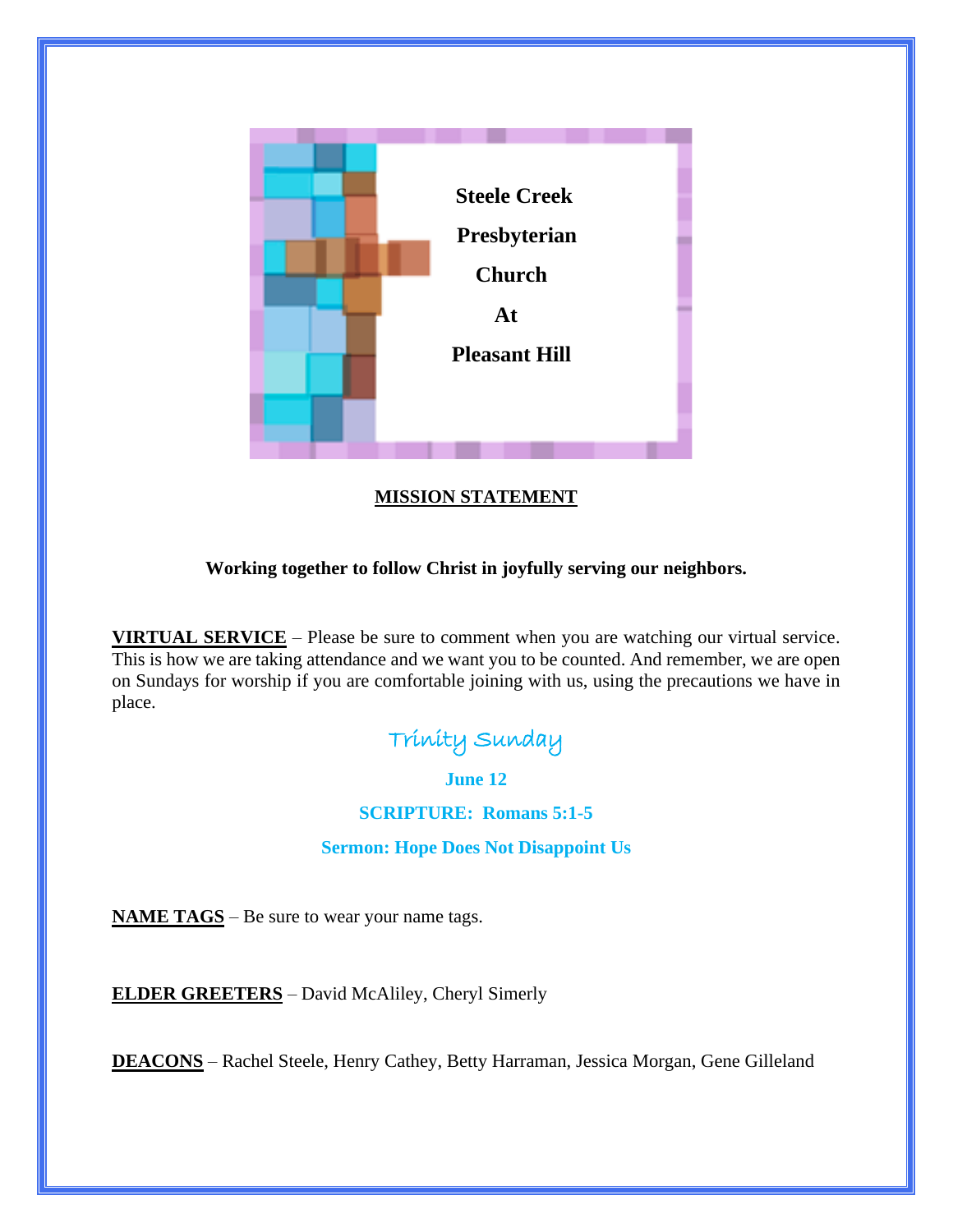

**ORDER OF WORSHIP** – Click the QR code below to access the Order of Worship.



# VBS

We are so excited about Vacation Bible School this coming week! We hope to see everyone there! Join the fun by wearing a different color each evening. See everyone there!

**Sunday- Red**

**Monday- Yellow** 

**Tuesday- Green** 

**Wednesday- Blue** 

**Thursday- Orange**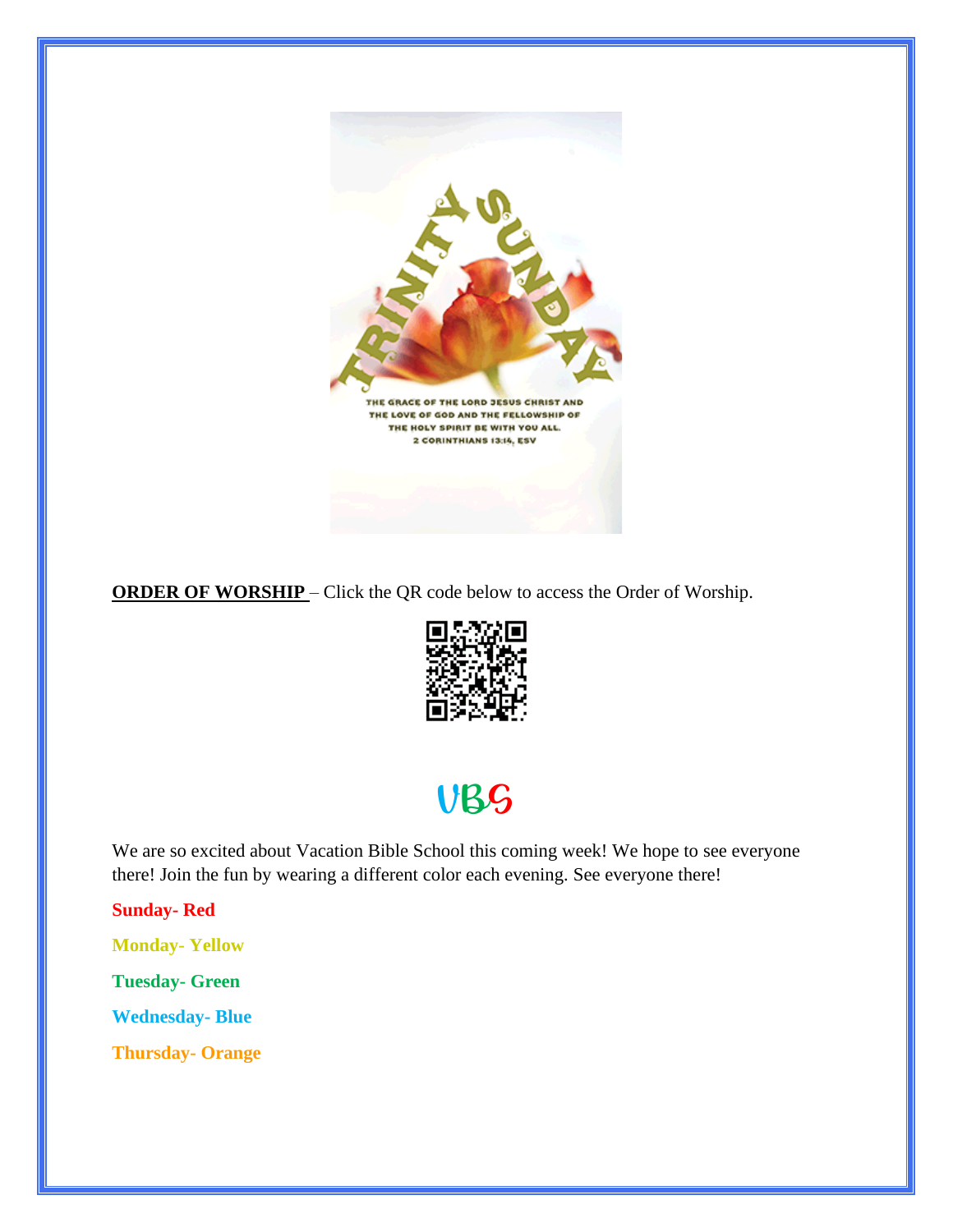**DONATIONS FOR DOVES NEST** - We are collecting the following items for Doves Nest as a church. A barrel has been set up in the sanctuary lobby for your donations. The items that have an \* are needed the most. Thank you for donating!

- **1. Full-size body lotion**
- **2. Composition books/ spiral notebooks\***
- **3. Looseleaf paper**
- **4. highlighters**
- **5. women's sneakers**
- **6. women's leggings (S-3XL)**
- **7. 3-ring binders (1.5)**
- **8. nicotine patches/ gum**
- **9. Tylenol, Excedrin, Ibuprofen**
- **10. Women's multi vitamins**
- **11. Full size body lotion\***
- **12. Shampoo with Conditioner\***

**PAN ATLANTIC FOUNDATION** – is looking for families who would like to host a foreign high school student for either 5 or 10 months. They will start in the fall at the high school nearest the hosting family. All students speak English, are provided spending money, and health insurance by the program. The deadline for all paperwork necessary for Charlotte Mecklenburg Schools is July  $11<sup>th</sup>$ , so if you are interested in sponsoring a student, you will need to contact Pan Atlantic Foundation right away. Please call the office if you are interested in this program for a contact name and phone number.

**CHILDREN'S PEW BAGS** - We have new pew bags!! Parents, please help your children get a bag from the hook and a children's bulletin from the table near the bags. The bulletins are in two age groups, so please assist your children in getting the appropriate bulletin. Thanks for your help.

**SPONSORS NEEDED** - We are looking for individuals to help support our youth who will be representing SCPCPH this summer! Seven youth and one leader will be serving at Port City Project in Wilmington, NC July 10-16. We would like to provide a care package for each of them as they participate in this urban mission experience of serving the homeless and impoverished. You will be assigned a participant and given information about them so you can purchase items for their trip and pray for their specific needs. We are also looking for a couple of Gatorade sponsors for our trip this year to supply small, bottled Gatorades. Contact Jamey if you can help provide a care package or Gatorade.

THE YOUTH PROGRAM - is looking to refresh their supplies and room! Please follow the link to the Amazon wish list below. We thank you for your continued support of the youth program!

<https://a.co/aTURgZC>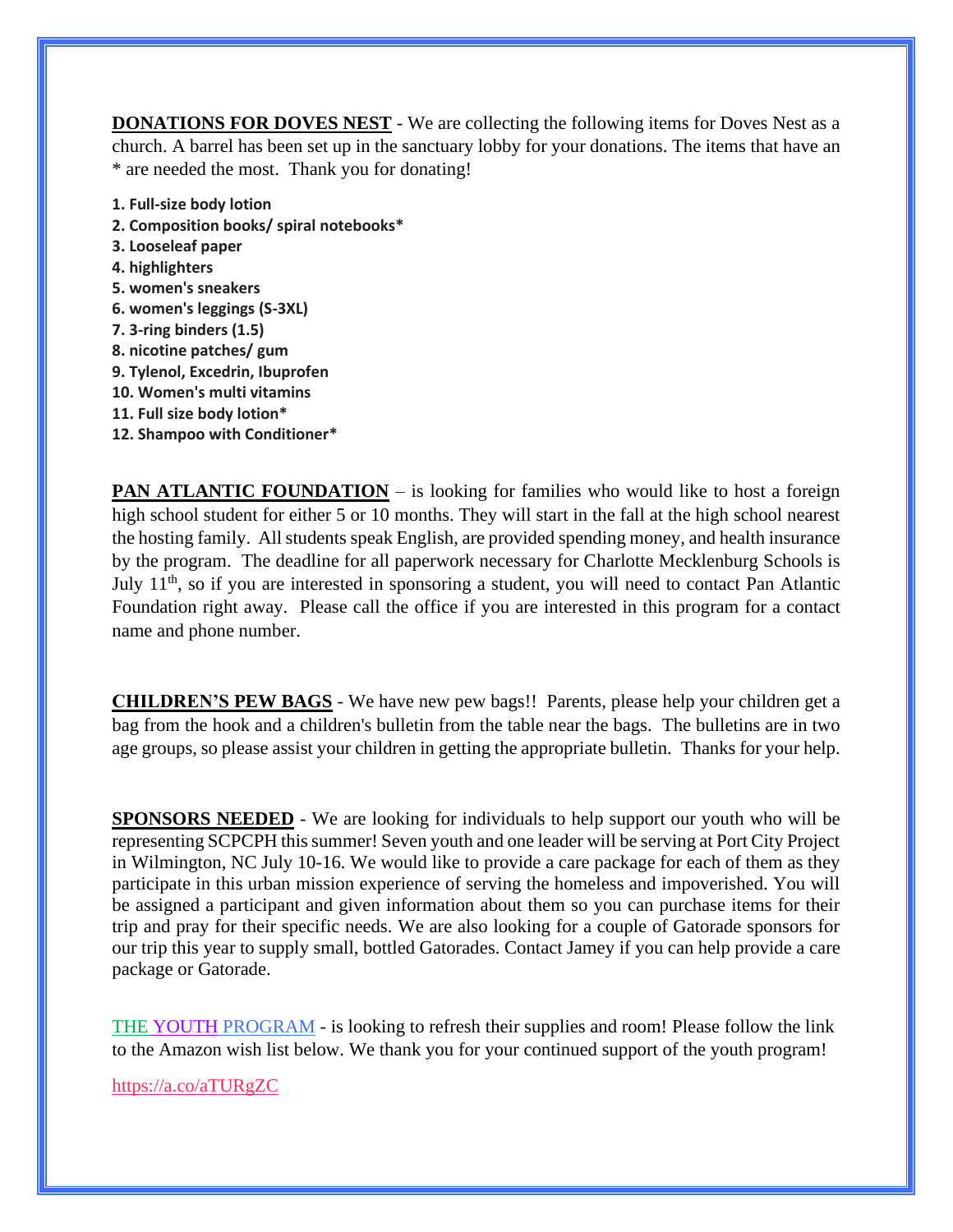### **CHURCH ATTENDANCE JUNE 5**

**Inhouse – 196 Facebook & YouTube – 205 Total – 401**



**FLOWER CREW NEEDS YOU!** – Our flower crew needs two additional helpers to maintain the flowers around the front of the church. Please contact Gail Brenner or the office.



11:30 am - Deaconate Meeting 05:30 pm - VBS

### *<u>June 13</u>**<b><i>June 17 <i>June 17*

05:30 pm - VBS

### **June 15**

05:30 pm - VBS

### *<u>June 12</u>**<b><i>June 16 <i>June 16*

05:30 pm -VBS 11:00 am – Meals for Home Bound

05:30 pm - VBS 09:00 am – Drop in Childcare

### *<u>June 14</u>**<b><i>June 18 <i>June 18*

10:00 am – Women's Circle 09:00 am – PH Cemetery Officers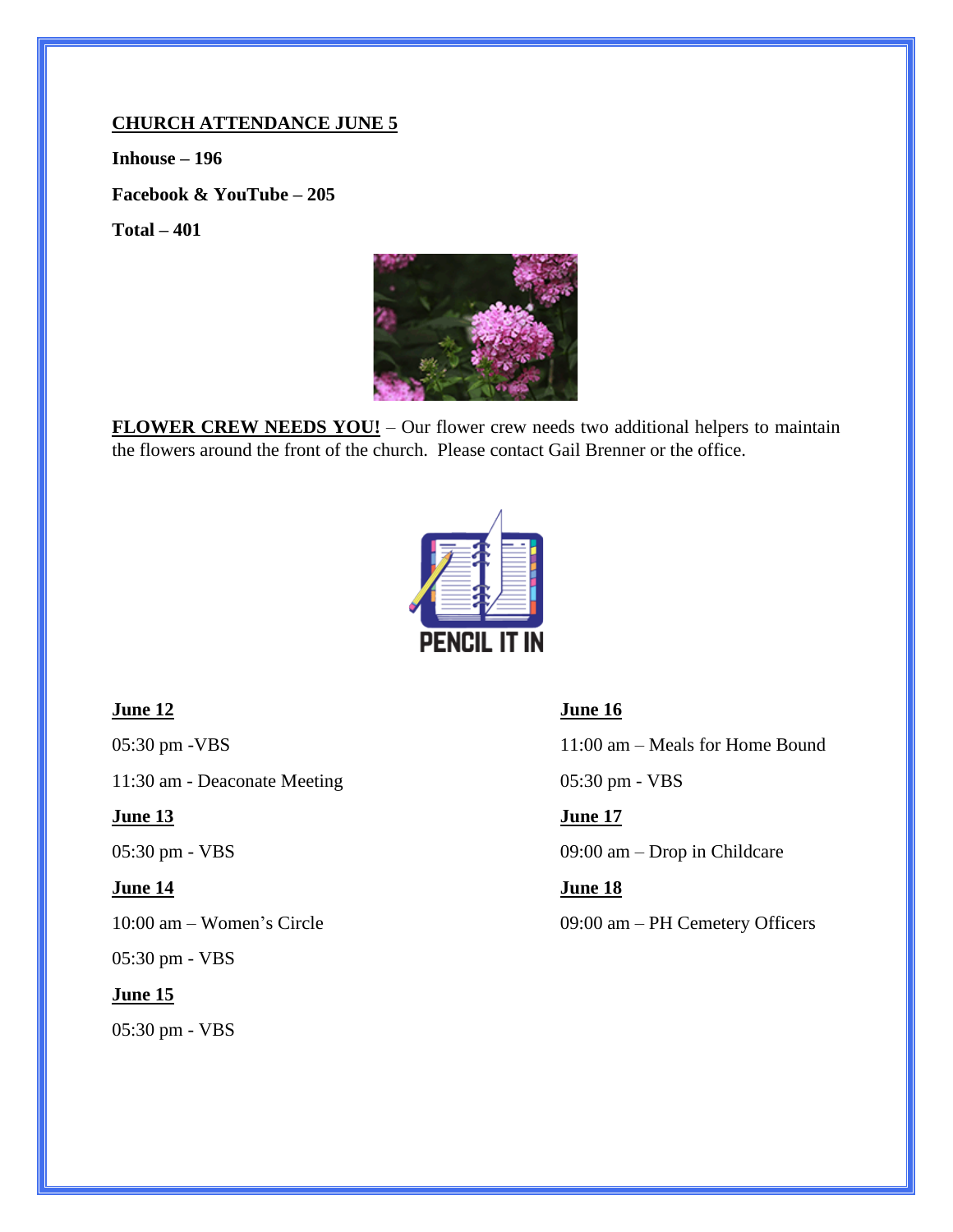

| Marguerite Aycoth     | Joan Brown           | <b>Joy Burt</b> |
|-----------------------|----------------------|-----------------|
| <b>Betty Byrum</b>    | <b>Bob Capps</b>     | Joyce C         |
| <b>Frances Currie</b> | Charlie Earp         | Dot Earl        |
| Katharine Freeman     | Louise Freeman       | Joe Furr        |
| Price Gwynn           | Danny Martin         | Hannah          |
| Margaret Niell        | <b>Marilyn Price</b> | Gerry R         |
| Marjorie Smith        | Mike Spratt          | Margare         |
| Wayne Whiteside       | Lois Yandle          |                 |

| <b>Joan Brown</b>    | <b>Joy Burton</b>      |
|----------------------|------------------------|
| <b>Bob Capps</b>     | <b>Joyce Carpenter</b> |
| Charlie Earp         | Dot Earp               |
| Louise Freeman       | Joe Furr               |
| Danny Martin         | Hannah Mauer           |
| <b>Marilyn Price</b> | <b>Gerry Roberts</b>   |
| Mike Spratt          | Margaret Wert          |
| Lois Yandle          |                        |

**PLEASE BE IN PRAYER FOR:**

The Family of Keri & John Schafer in the death of their foster son, Shawn Michael on June 8.

The Family of Pauline Clark who passed on Sunday, June 5<sup>th</sup>.

Linda Clark – In rehab for two weeks

Layla Roger – Third stage coma

Deloris Turner – Stroke – Friend of Joan Brown & Family

Frances Campbell – In rehab

Bill Ferguson – At home recovering

Chandler Lemond – Medical tests for possible liver issues – nephew of the Lemond's

Jim Conner – Cancer – Father of Beckie Ennis

Shannon Ennis – Cancer – Daughter-in-law of Beckie Ennis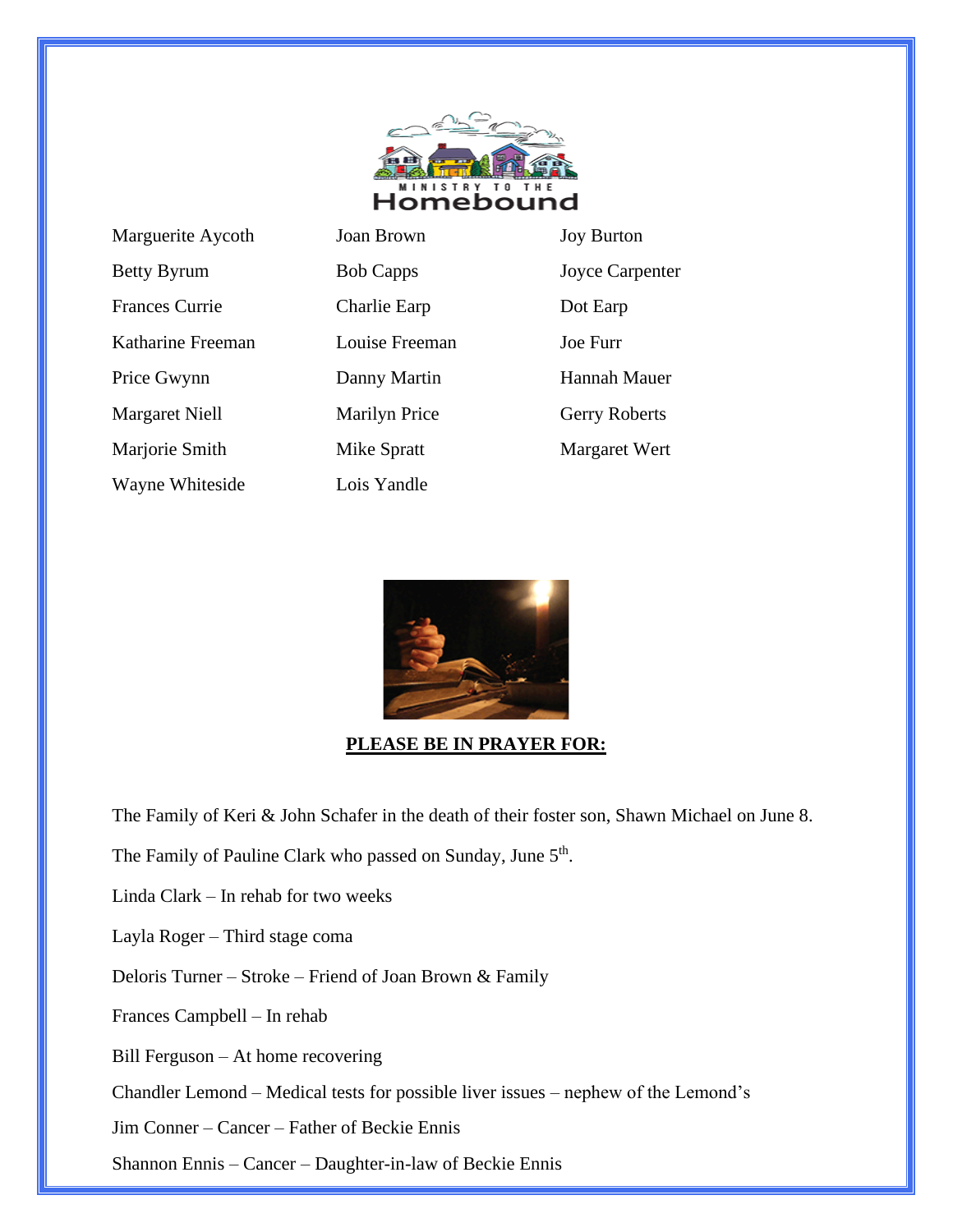Robin Beachley – Recovering from surgery for a fractured ankle

Sammy Gatewood – Healthcare at Sharon Towers

Lynn Kuehl – Brain cancer, friend of Allyson Rogers

Diana Hunter – Diagnosed with pancreatic cancer and starting chemotherapy – friend of the McCorkle's

Debbie Weeden – Still battling cancer

Joanne Gregory – Pancreatic cancer, undergoing chemo, friend of Patty Tachayapong

Ann McCuiston McFall – Health concern – friend of Betsy Stewart

Bobby Robinson – New treatment for his cancer - brother of Linda Freeman,

Chickie Miller - Undergoing chemo treatment for cancer - friend of John and Karen Shaver

Jeannie Purvis – Cancer – wife of Mike Purvis

### **Please pray for our Members of the Armed Forces**

Brian Cox – US Air Force, South Korea Olivia Hommes – US Air Force Academy, Colorado Lexie Simerly – US Army – Germany Will Warsaw – US Navy, Japan Gabe White – US Army – Fort Wainwright, Alaska



**Steele Creek Presbyterian Church at Pleasant Hill 15000 York Road Charlotte, NC 28278 704-588-1290, 704-588-0686**